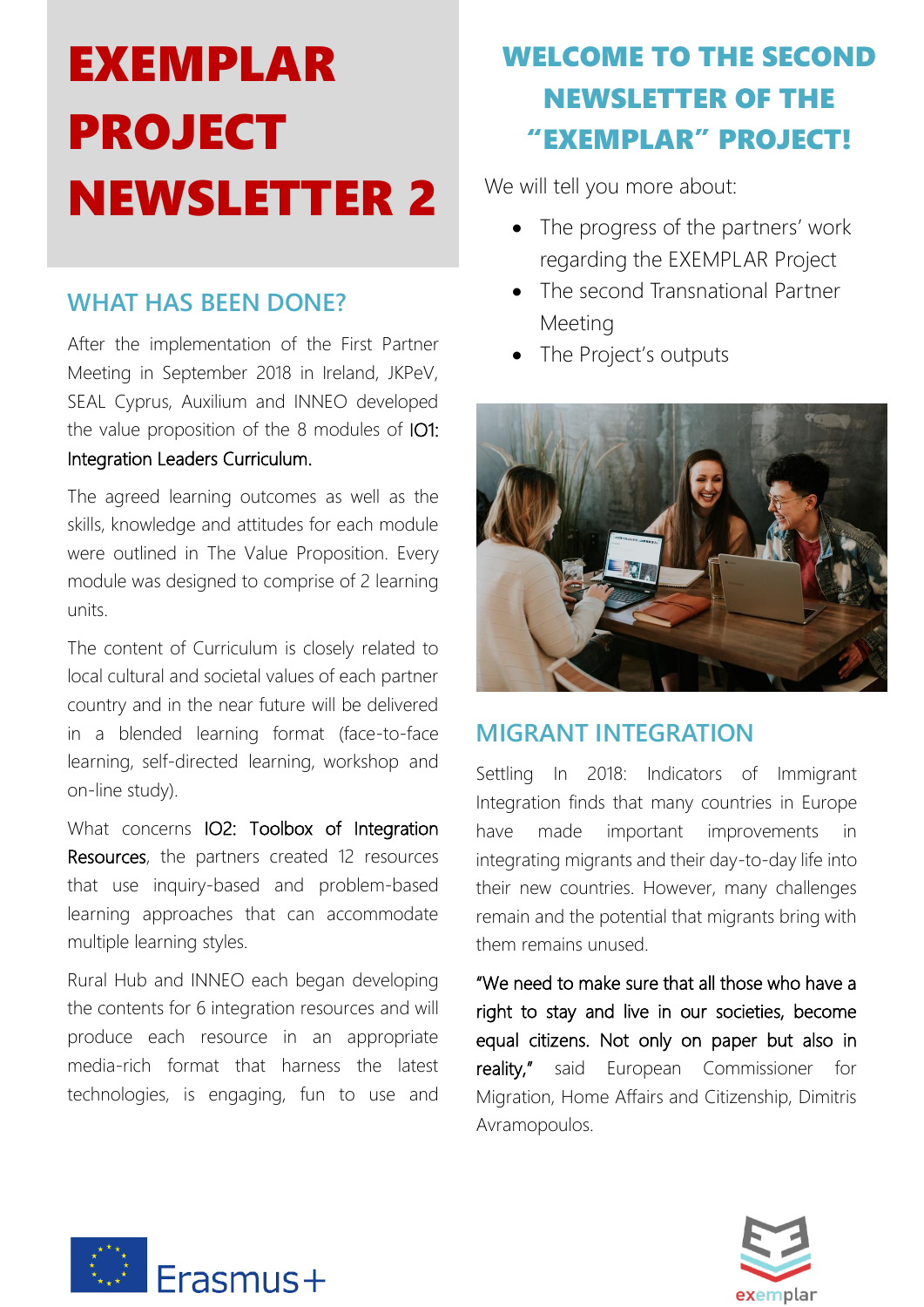

## 2<sup>nd</sup> TRANSNATIONAL PARTNER MEETING IN AUSTRIA

#### **MEETING IN GRAZ, AUSTRIA**

Members of the EXEMPLAR PROJECT met for the second Transnational Partner Meeting on 7<sup>th</sup> – 8<sup>th</sup> of February 2019 in Graz, Austria.

#### **THE HOSTING PARTNER**

Auxilium pro Regionibus Europae in Rebus Culturalibus - is a non-profit Association to Promote Education and Culture in a Europe of the Regions based in Graz, Austria.

The main fields of activity of the association are concepts and materials development, training, networking, consulting and implementation of EUprojects.

The first day of the meeting began with a short review of the project – intellectual outputs, objectives, schedule and methodology.

The partners discussed the development of 8 modules of the IO1: Integration Leaders Curriculum. The focus was laid on tailoring the content to suit their local cultural and societal values.

The partners also discussed the proposed content for the 12 civic and social competence areas and the media formats that will be used to present the individual tools of the IO2: Toolbox of Integration Resources.

Additionally, all partners discussed briefly IO3: In-service Training Programme and IO4: Online Learning Environment.

On the second day of the meeting the partners discussed the dissemination activities, administration, management and technical issues of the project.

The meeting was very productive with valuable discussions that were a great contribution to the successful development of the next project tasks.